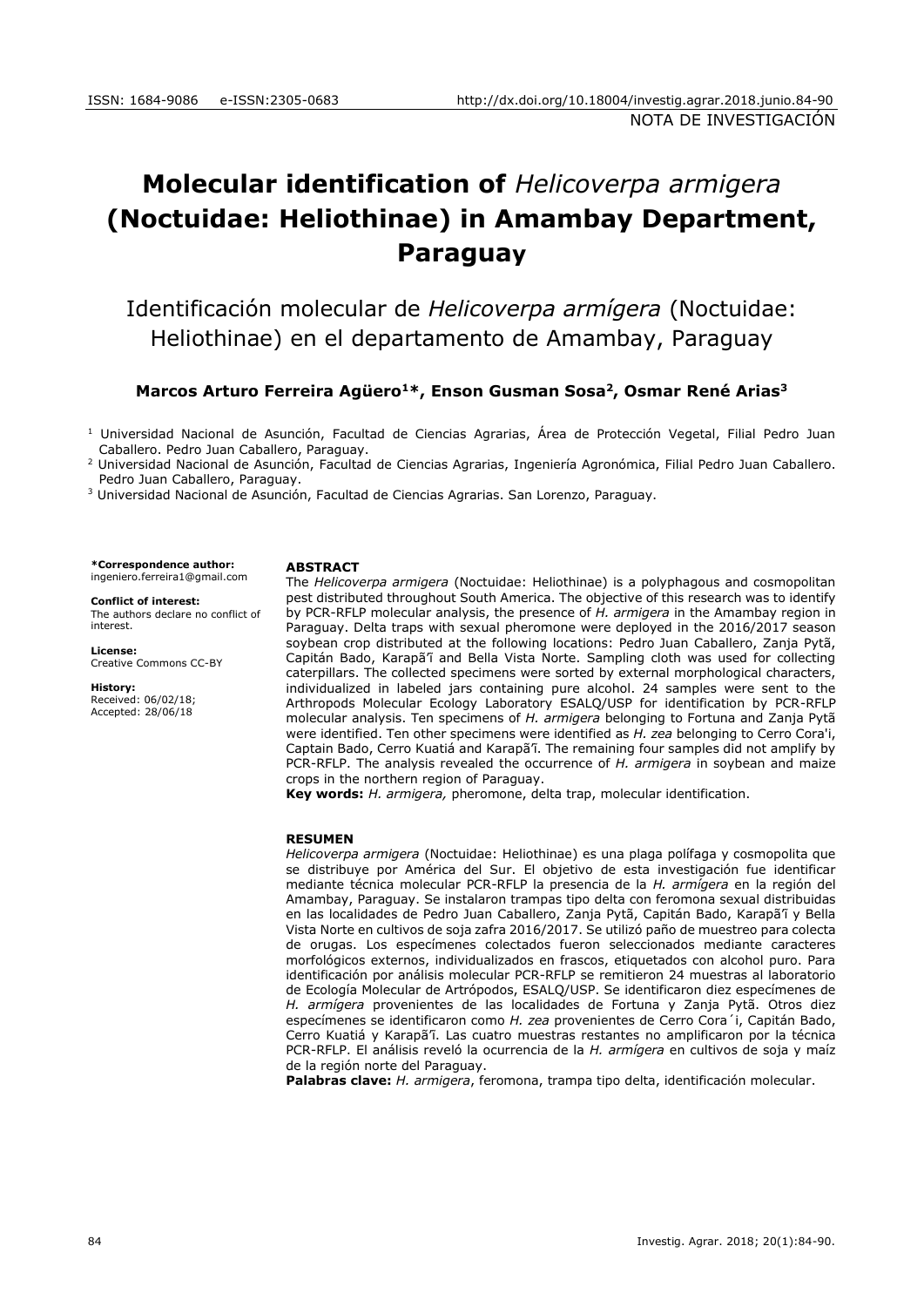# **INTRODUCTION**

The Old World cotton bollworm *Helicoverpa armígera* is one of the most important agricultural pests in the world. Distributed in Asia, Africa, Europe, Australia and reported in 180 cultivated agricultural crops (Tay 2013). Recently it invaded South and Central America, and it appears to be spreading rapidly (Kriticos et al. 2015). Its voracity is worrisome, in its larval stage can feed on leaves, stems, shoots, inflorescences, fruits and pods (Acevedo Reyes 2015).

In the American continent, its occurrence was reported in several Brazilian regions, which resulted in significant economic losses in soybean (*Glycine max* (L.) Merrill), cotton (*Gossypium hirsutum* L.), maize (*Zea mays* L.) and other crops. In Brazil, the species shows a high adaptation capability, strong population growth, widespread distribution within different regions, and the ability to feed and develop on different host species. Considered a quarantine pest until mid-2013, its presence was officially confirmed by morphological characteristics of the genitalia and by molecular PCR technique in soybean crops in Bahia and cotton in Mato Grosso State (Czepak et al. 2013; Embrapa 2013; Specht et al. 2013; Leite et al. 2014; Sosa-Gómez et al. 2016).

In Argentina, this pest was detected at many locations, confirming the presence of *H. armigera* for the first time in the Tucuman province (Murúa et al. 2014). Previously, Chiarelli de Gahan & Touron (1954) reported the occurrence of *H. armigera* in Argentina but clearly this was a misidentification as stated by Hardwick (1965). In 2015, *H. armigera* larvae was collected from chickpea in Rapelli (Santiago del Estero province), and adults were captured with light traps near leguminous and cotton fields in Las Breñas (Chaco province) North of the country. Also, the propagation of *H. armigera* to the south to the Argentine belt of corn and soybeans was demonstrated. In fact, adults were caught by light traps adjacent to maize and soybean fields in Marcos Juárez (Córdoba province), at the core of the country's main agricultural lands (Arneodo et al. 2015).

Specimens of *H. armigera* from Uruguay were recently identified by molecular characterization at the following locations: Flores, Lavalleja, Cerro Largo and Rocha Departament (Castiglioni et al. 2016). In Paraguay, the National Plant and Seed

reported its presence in Cantina kué, Alto Paraná Department in soybean crops. However, DNA analysis to confirm the species has not been performed and its distribution in the country is unknown. Thus, the objective of this research was to demonstrate the occurrence of *H. armigera,*  identified by molecular analysis, in the Amambay Department, Paraguay. To obtain the *H. armigera* specimens, delta traps

Quality and Health Service, SENAVE, in 2013,

were installed with sex pheromone (Iscalure armigera) attached to fixed bases according to the manufacturer's instructions. The traps were distributed in soybean crops located in the municipalities of Pedro Juan Caballero, Zanja Pytã, Capitán Bado, Karapã'i and Bella Vista. In addition, sampling cloth was used for collecting caterpillars. All the specimens collected were pre-selected using description techniques and morphological characteristics for caterpillars and adults corresponding to the genus Helicoverpa (Azambuja 2016). Once individualized in jars containing pure alcohol, they were sent to the Laboratory of Molecular Ecology of Arthropods of the Department of Entomology of the Escola Superior de Agricultura "Luiz de Queiroz", ESALQ/USP – Piracicaba/SP/Brazil, where DNA extraction, amplification and identification by PCR-RFLP were carried out.

For molecular identification, DNA extraction of the thoracic tissues of both caterpillars and adults were carried out following the Doyle and Doyle protocol (1990). Head, abdomen, wings, and legs of insects were separated using a scalpel. The thorax was individualized in 1.5 ml microtubes under extractor hood and were added 650 μL of extraction buffer (10 ml CTAB 2% + 20 μg of proteinase K 20 μg / ml + 20 μl β-mercaptoethanol) and crushed with previously autoclaved pistils. Once crushed, the samples were subjected to a water bath at 65ºC for one hour.

Subsequently, 650 μl of CIA 24: 1 (24 chloroform and 1 isoamyl alcohol) were removed and the sample stirred and centrifuged at 12,000 rpm at 4°C for 5 minutes. The supernatant fluid was then extracted with a micropipette and transferred to another 1.5 ml microtube. Again, 650 μl of the CTAB 2% extraction buffer (without proteinase K and βmercaptoethanol) and 200 μl of CIA 24: 1 were added, being centrifuged as described above. This cleaning process was repeated until the sample was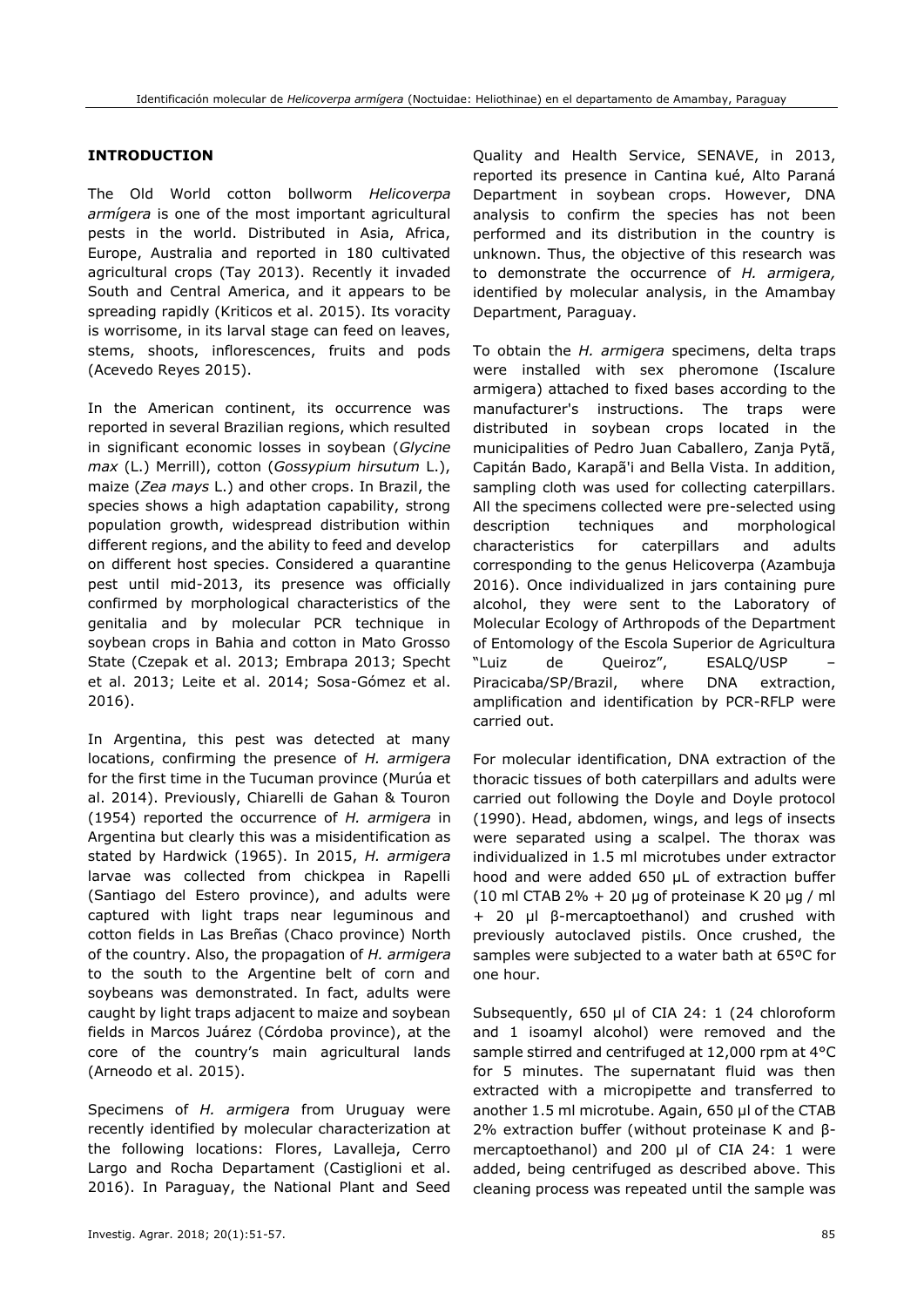in condition. Once this process was completed, the supernatant fluid was separated into another 1.5 ml microtube by adding 200 μl of isopropanol and kept in a freezer at -20°C for two hours. It was then centrifuged at 12000 rpm at 4°C for 10 minutes, then the isopropanol was discarded and the resulting pellet was washed twice with 70% alcohol for 10 minutes. Afterwards, the alcohol was discarded and the pellet was left to dry in the overnight vacuum, finally, 49 μl of purified doubledistilled water and 1 μl of RNAse were added, and kept in a freezer at -20ºC, to be observed in agarose gel electrophoresis and in this way, evaluated the quality and quantity of extracted DNA, used for amplification in PCR and identification of *H. armigera*.

A total of 24 Helicoverpa specimens were analyzed using the PCR-RFLP marker of a fragment of the mitochondrial gene Cytochrome Oxidase Subunit I (COI), previously used by (Specht et al. 2013, Leite et al. 2014). The extracted DNA was amplified by PCR in final volume of 10 μl of reaction containing 1 μl of buffer Taq DNA polymerase (10X), 1.5 μl 25 mM MgCl2, 1 μl of 10 mM dNTP, 1 μl forward primer LCO (F) (59 - GGT CAA CAAATC ATA AAG ATA TTG G - 39), and 1 μl of reverse primer HCO (R) (59 - TAA ACTTCA GGG TGA CCA AAA AAT CA - 39), 0.10 μl of taq DNA polymerase, 3.4 μl of purified H2O and 1 μl of diluted DNA (2 μl of DNA extracted in 48 μl of purified water). For the PCR reaction a cycle was performed at 94°C for 3 minutes, followed by 35 cycles of 94°C for 40 seconds, 55°C for 40 seconds, 72°C for 70 seconds and a final extension cycle at 72°C for 10 minutes. Next, digestion with the restriction enzyme was performed in another microtube of 5 μl of the PCR product, 2 μl of enzyme buffer, 0.5 μl of restriction enzyme and finally completed with 7.8 μl of purified water giving a final volume of 15 μl and incubated at 37°C for 6 hours or overnight. Finally, the samples were analyzed in 1.5% agarose gel with SYBER SAFE (TAE 1X) and observed in UV ultraviolet transilluminator (Figure 1).

Of twenty-four samples subjected to analysis and characterization by molecular techniques, ten individuals were identified as *H. armigera*, Zanja Pytã district (a location of Zanja Pytã (n = 1), Fortuna (n = 7) and Pedro Juan Caballero (Mafussi location  $n = 2$ ). Other ten individuals were identified as *H. zea*, four specimens from Pedro Juan Caballero district, Cerro Kora'i, three from Karapa'ĩ district, and two from Zanja Pytã district, Cerro Kuatiá location (Figure 1, Figure 2). However, four samples did not amplify (Table 1). These results reveal the occurrence of *H. armigera* in soybean and maize crop 2016/2017 in the Amambay Department, Paraguay.



**Figure 1.** PCR-RFLP Agarose gel (1,5%) for amplification that characterizes the bands of the specimens after cutting with the restriction enzyme (One band: *Helicoverpa zea*; Two bands: *Helicoverpa armigera*).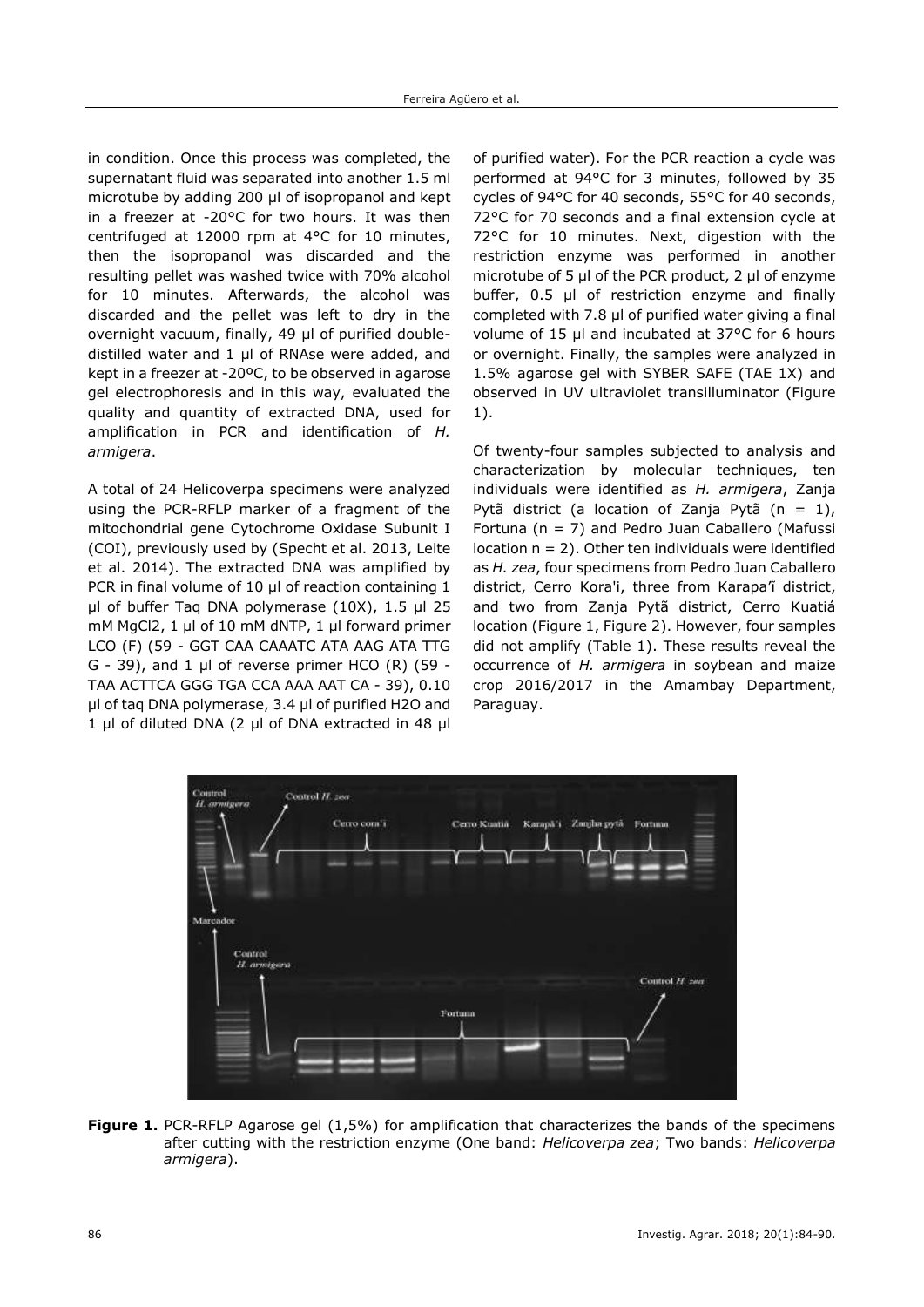It is important to consider that *H. armigera* samples were collected from locations that limit geographically with Mato Grosso do Sul state, Brazil (1 to 20 km) (Figure 2). Extensive areas of soybeans and corn from of Pedro Juan Caballero, Zanja Pytã and Capitan Bado districts form a green

bridge between Paraguay and Brazil, which facilitates the dispersal of *H. armígera* from Brazil to Paraguayan crops, assuming that the pest was detected for the first time in the America continent in Brazil (Czepak et al. 2013).

| Table 1. Detection of Helicoverpa armigera and Helicoverpa zea in soybean and maize crops at Amambay |  |  |  |  |
|------------------------------------------------------------------------------------------------------|--|--|--|--|
| districts, identified by molecular analysis.                                                         |  |  |  |  |

| Amambay<br><b>Districts</b>                                                                 | Location                        | <b>Coordinates</b><br>UTM (XY) |                    | Crop, Plant or Trap               | Species (n)         |  |  |  |
|---------------------------------------------------------------------------------------------|---------------------------------|--------------------------------|--------------------|-----------------------------------|---------------------|--|--|--|
| Pedro Juan                                                                                  | Cerro Kora'i 641643.5 7445518.4 |                                |                    | Zea mays                          | Helicoverpa zea (4) |  |  |  |
| Caballero                                                                                   | Mafussi                         |                                | 626987.3 7498338.7 | Glycine max, Z. mays,<br>Feromone | H. armigera (2)     |  |  |  |
| Capitán Badc Cerro kuatiá 641643.5 7445518.4                                                |                                 |                                |                    | G.max, Z. mays,<br>Feromone       | H. zea $(2)$        |  |  |  |
| Karapã <sup>'</sup> i                                                                       | Karapã <sup>r</sup> ĩ           |                                | 630362.6 7410439.8 | Z. mays                           | H. zea $(3)$        |  |  |  |
|                                                                                             | Zanja Pytã                      |                                | 641036.2 7491406.8 | G. max, Feromone                  | H. armigera $(1)$   |  |  |  |
| Zanja Pytã                                                                                  | Fortuna                         |                                | 627540.8 7497567.6 | G. max, Sorghum<br>alepense       | H. armigera (7)     |  |  |  |
|                                                                                             |                                 |                                |                    | Z. mays, Feromone                 | H. zea $(1)$        |  |  |  |
| * Samples from Cerro Kora'i (n = 3) and Fortuna (n = 1) did not amplify. Total = 24 samples |                                 |                                |                    |                                   |                     |  |  |  |

In Paraguay, the National Seeds and Plants Health Service (SENAVE), reported in 2013 the presence of *Helicoverpa* sp. in soybean in Cantina kué, a location in the Alto Paraná department, however, only external morphological characteristics were used as mean of identification without carrying out molecular DNA analysis to confirm the species presence In Brazil, morphological identification was based on the male genitalia and molecular analysis of mitochondrial genes sequences of cytochrome B and the cox1-tRNALeu-cox2 region were amplified, later they were deposited at the GenBank (Embrapa 2013, Czepak et al*.* 2013, Avila et al. 2013). These *H. armigera* specimes were captured with light traps. *H. armigera* has spread to the northeast and the midwestern region of Brazil, causing great losses. Recently, its presence in the state of Minas Gerais, Viçosa, was confirmed by molecular analysis. The insects were collected from transgenic and non-transgenic soybean, cotton and corn crops (Pinto et al. 2017).

The Argentine National Pest Surveillance and Monitoring System (SINAVIMO) also recorded *H. armigera* in eight provinces and twenty counties in Argentina, in soybean, chickpea, sunflower and cardus *Carduus acanthoides crops*. Being this the first report of *H. armigera* in sunflower and cardus in Argentina (Murúa et al. 2014). In the same year, specimens of *H. armigera* were also identified by molecular characterization in Uruguay at the following locations Flores, Lavalleja, Cerro Largo and the Rocha department (Castiglioni et al. 2016).

There is evidence that *H. armigera* has spread to Uruguay and Paraguay, polymerase chain reaction and sequencing of the partial mitochondrial DNA (mtDNA) cytochrome oxidase also supports these findings. Molecular characterization of this gene region from individuals from Paraguay also supports previous morphological identification of *H. armigera* in Paraguay (Arnemann et al. 2016).

Research about the potential invasion of *H. armigera* in North America shows that this is a matter of time, given that the species has already been detected in Argentina, Bolivia, Uruguay, Puerto Rico and now Paraguay. Furthemore, the extensive production of host crops, facilitates their abundance and propensity to disperse in wind systems, thus, they will continue to spread beyond South and Central America (Kriticos et al. 2015)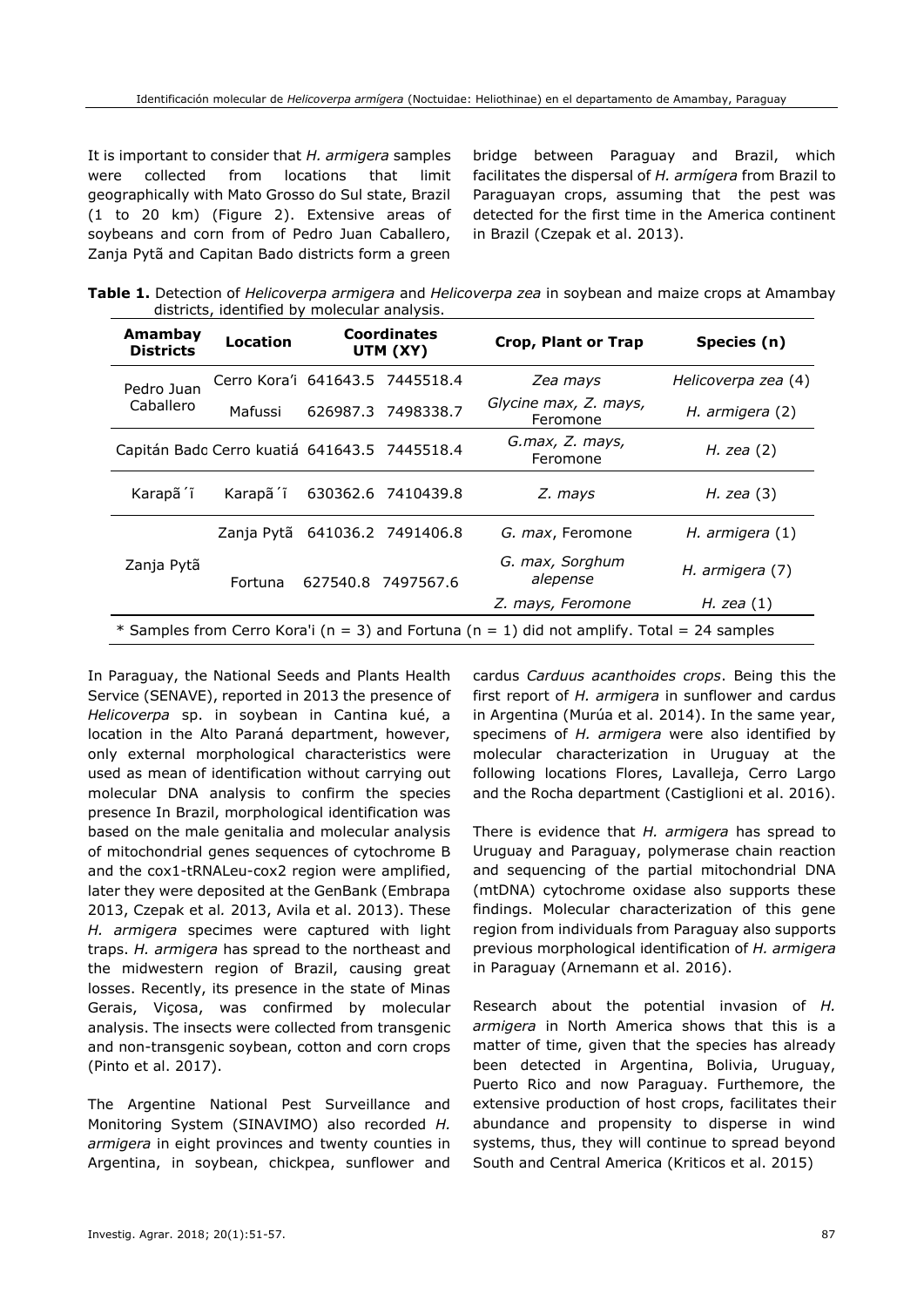

**Figure 2.** Detection of *H. armigera* and *H zea* in soybean and maize crop 2016/2017 from districts of Amambay Departament, Paraguay.

# **ACKNOWLEDGMENTS**

To CONACYT, Consejo Nacional de Ciencia y Tecnología - Paraguay for financing the research.

# **REFERENCES**

Acevedo Reyes, N. 2015. Herramientas para la correcta identificación del gusano de la mazorca *Helicoverpa armígera* (diapositiva). México, Secretaría de Agricultura, Ganadería, Desarrollo Rural, Pesca y Alimentación (SAGARPA), Servicio Nacional de Sanidad Inocuidad y Calidad Alimentaria (SENACISA). 67 diapositivas, color.

Arneodo, JD; Balbi, EI; Flores, FM; Sciocco-Cap, A. 2015. Molecular identification of *Helicoverpa armigera* (Lepidoptera: Noctuidae: *Heliothinae*) in Argentina and development of a novel PCR-RFLP method for its rapid differentiation from *H.*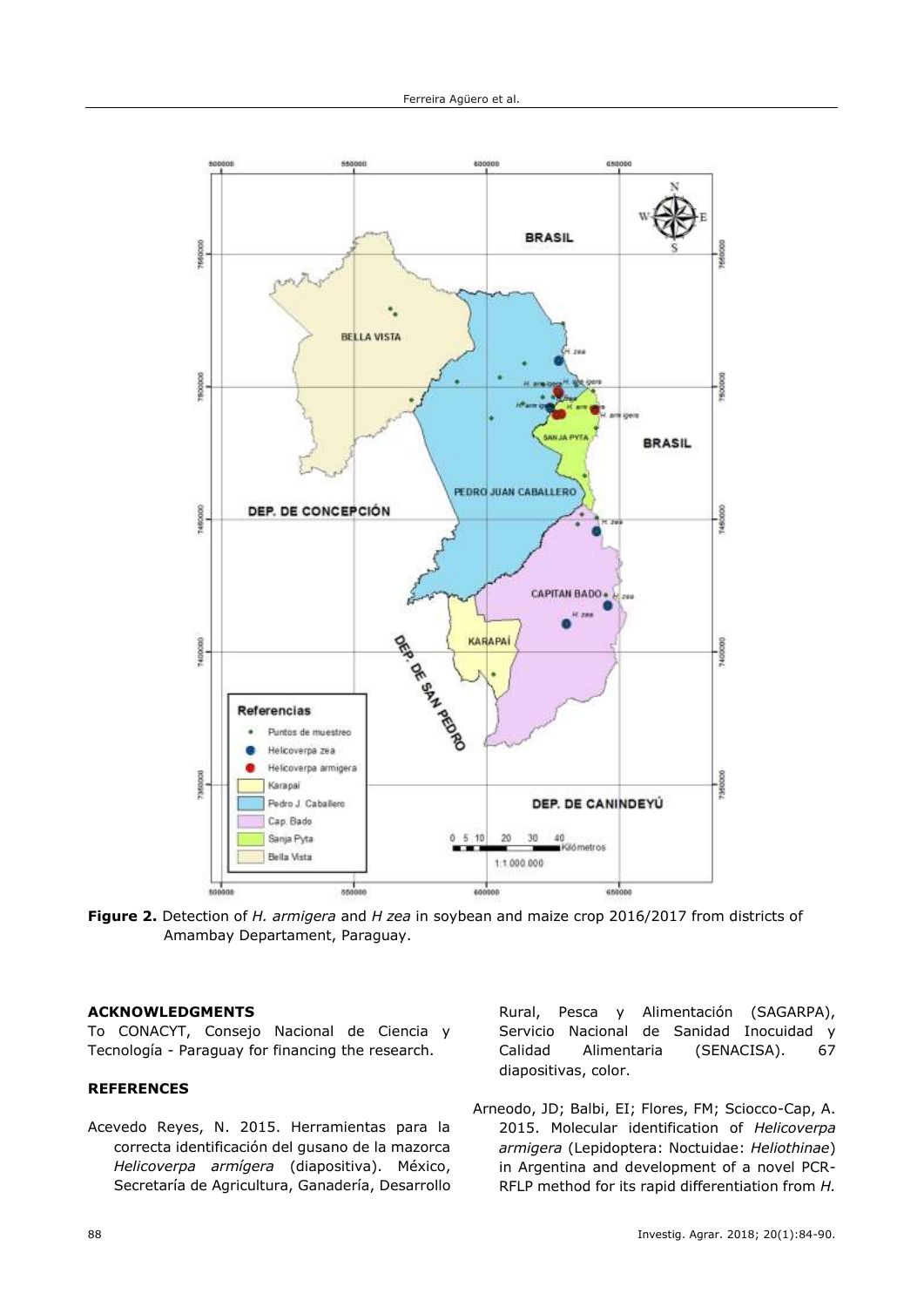*zea* and *H. gelotopoeon*. Journal of Economic Entomology 108(6): 2505-2510

- Arnemann, JA; James, WJ; Walsh, TK; Guedes, JV; Smagghe, G; Castiglioni, E; Tay, WT. 2016. Mitochondrial DNA COI characterization of *Helicoverpa armigera* (Lepidoptera: *Noctuidae*) from Paraguay and Uruguay. Genetics and Molecular Research 15(2): 1-8
- Avila, CJ; Vivan, LM; Tomquelski, GV. 2013. Ocorrência, aspectos biológicos, danos e estratégias de manejo de *Helicoverpa armigera* (Hübner) (Lepidoptera: *Noctuidae*) nos sistemas de produção agrícolas. Dourados, Brasil, Embrapa Agropecuária Oeste. 12 p. (Circular Técnica, 23)
- Azambuja, R. 2016. Bioecologia de *Helicoverpa armigera* (hübner) (Lepidoptera: *Noctuidae*) e Seu Controle Microbiano e Biotecnológico. Tesis (Dr. Biol.), Dourados, Brasil, Universidade Federal da Grande Dourados Faculdade de Ciências Biológicas e Ambientais Programa de Pós-Graduação em Entomologia e Conservação da Biodiversidade. 91p
- Castiglioni, E; Perini Clérison, R; Chiaravalle, W; Arnemann JA; Ugalde, G; Guedes Jerson, VC. 2016. Primer registro de ocurrencia de *Helicoverpa armigera* (Hübner, 1808) (Lepidoptera: *Noctuidae*) en soja, en Uruguay. Agrociencia Uruguay 20(1): 31-35
- Czepak, C; Albernaz, KC; Vivan, LM; Guimarães, HO; Carvalhais, T. 2013. Primeiro registro de ocorrência de Helicoverpa armigera (Hübner) (Lepidoptera: *Noctuidae*) no Brasil. Pesquisa Agropecuária Tropical 43(1): 110-113
- Doyle, JJ; Doyle, JL. 1990. Insolation of plant DNA from fresh tissue. Focus Scientic Research Academic Publisher. v.8. 13-15 p.
- Embrapa (Empresa Brasileira de Pesquisa Agropecuária, Brasil). 2013. Ocorrência, aspectos biológicos, danos e estratégias de manejo de *Helicoverpa armigera* (Hübner) (Lepidóptera: Noctuidae) nos sistemas de produção agrícolas. Dourados, Brasil, Embrapa Agropecuária Oeste. 12 p.
- Hardwick, DF. 1965. The Corn Ear worm Complex. TheMemoirs of the Entomological Society of Canada 40(1): 5-247
- INTA (Instituto Nacional de Tecnologia Agropecuária, Argentina). 2016. Desarrollan método para la rápida identificación de *Helicoverpa armigera*, una de las plagas de cultivos más destructivas en el mundo (en línea). Buenos Aires, Argentina. Consultado el 18 de enero de 2018. Disponible en: https://inta.gob.ar/noticias/desarrollanmetodo-para-la-rapida-identificacion-dehelicoverpa-armigera-una-de-las-plagas-decultivos-mas-destructivas-en-el-mundo
- Kriticos, DJ; Ota, N; Hutchison, WD; Beddow, J; Walsh, T; Tektay, W; Borchert, DM; Paula-Moreas SV; Czepak, C; Zalucki, MP. 2015. The Potential Distribution of Invading *Helicoverpa armigera* in North America : Is It Just a Matter of Time? Revista Plos One 10(7): 15-24
- Leite, A; Mayo B; Peixoto R; Paschoalin, V; Delgado, S. 2014. Evaluación de la Diversidad microbiana de los granos de kéfir brasileños por PCR-DGGE y análisis pirosecuenciación. 215-221 p.
- Murúa, MG; Scalora, FS; Navarro, FR; Cazado, LE. 2014. First record of *Helicoverpa armigera* (Lepidoptera: Noctuidae) in Argentina. Florida Entomological Society 97(2): 854-856.
- SENAVE (Servicio Nacional de Calidad y Sanidad Vegetal y de Semillas, Paraguay). 2013. *Helicoverpa armigera* H. Nueva plaga de los sojales. San Lorenzo, Paraguay, Dirección de laboratorios DLSVBM Entomología – Acarología. 1p. (Circular técnica, N˚ 2)
- Sosa-Gómez, DR; Specht, A; Paula-Moraes, SV; Lopez-Lima, A; Yano, SAC; Micheli, A; Morais, EGF; Gallo, P; Pereira, PRVS; Salvadori, JR; Botton, M; Zenker, MM; Azevedo-Filho, WS . 2016. Línea de tiempo y distribución geográfica de *H. armigera* (Hubner) (Lepidoptera, Noctuidae: *Heliothinae*) en Brasil. Revista Brasileira de Entomologia 60(1): 101-104.
- Specht, A; Sosa-Gómez, DR; Paula-Moraes, SV; Cavaguchi Yano, SA. 2013. Identificação morfológica e molecular de *Helicoverpa armigera* (Lepidoptera: Noctuidae) e ampliação